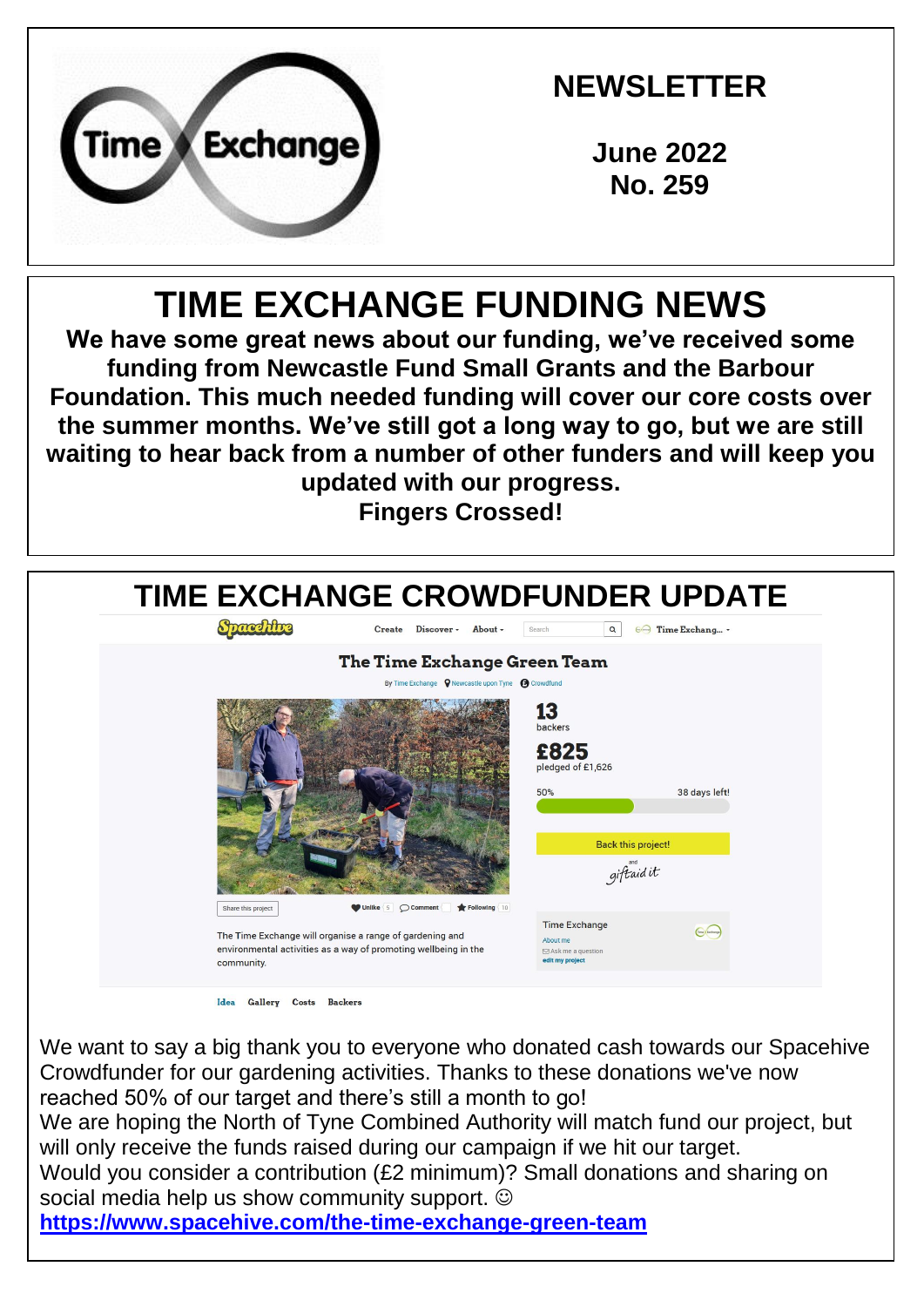## **LOCAL ADVICE ABOUT BENEFITS, DEBT AND HOUSING**

**Newcastle Welfare Rights Service** Public Advice Line - Phone: 0191 277 2627 Mon – Fri 9.30am – 12pm

Ward funded drop in advice sessions have been replaced with telephone advice–as follows: **Arthurs Hill residents**  0191 2772633 Wednesdays 9.30am – 12.00pm **Wingrove residents**  0191 2772633 Thursdays between 10.00am – 12.30pm **Elswick residents**  0191 2772633 Wednesday between 10.00am -12.30 pm

**Citizens Advice Newcastle** Phone: 0808 278 7823

Monday - Friday 10am - 4pm Walk in session 10am -12pm at City Library Mon-Fri

### **Shelter North East**

For housing advice or guidance Phone 0344 515 1601 Mon – Fri 9am – 5pm

### **Search**

Advice and Information for older people and their carers 0191 273 7443 Monday-Friday 9am –4pm

**Money Matters Advice Line**

Money and debt advice. Phone: 0191 277 1050 Monday–Friday 8.30am –4.30pm



### **Arts, Crafts and Design**

### **FREE Watercolour Class @ Spitler Community Centre**

Start Date: 07/06/2022 Day: Tuesday Time: 10:00pm - 12:00pm

No previous experience is required, but if you've tried a bit of watercolour painting before you'll enjoy this! You will learn to handle watercolour both on wet paper and dry, while exploring colour mixing and washes.

There will be practical lessons, demonstrations and one-to-one tuition. Your tutor will advise you on materials and costs, but try to bring the following to your first session:

- Watercolour palette
- Water pot
- Watercolour brush round headed brush, size 12
- Watercolour paper Tube of blue paint - you choose the shade

Contact Donna Stokes at donna.stokes@newcastle.gov.uk or call us on 01912773520



Spitler Group Watercolour Project. 202

**The Bike Garden** 

VENDOR **WANTED** 

Craft Market

**Greening Wingrove Bike Garden 1St Sunday of the Month** 

**10am - 3pm** 

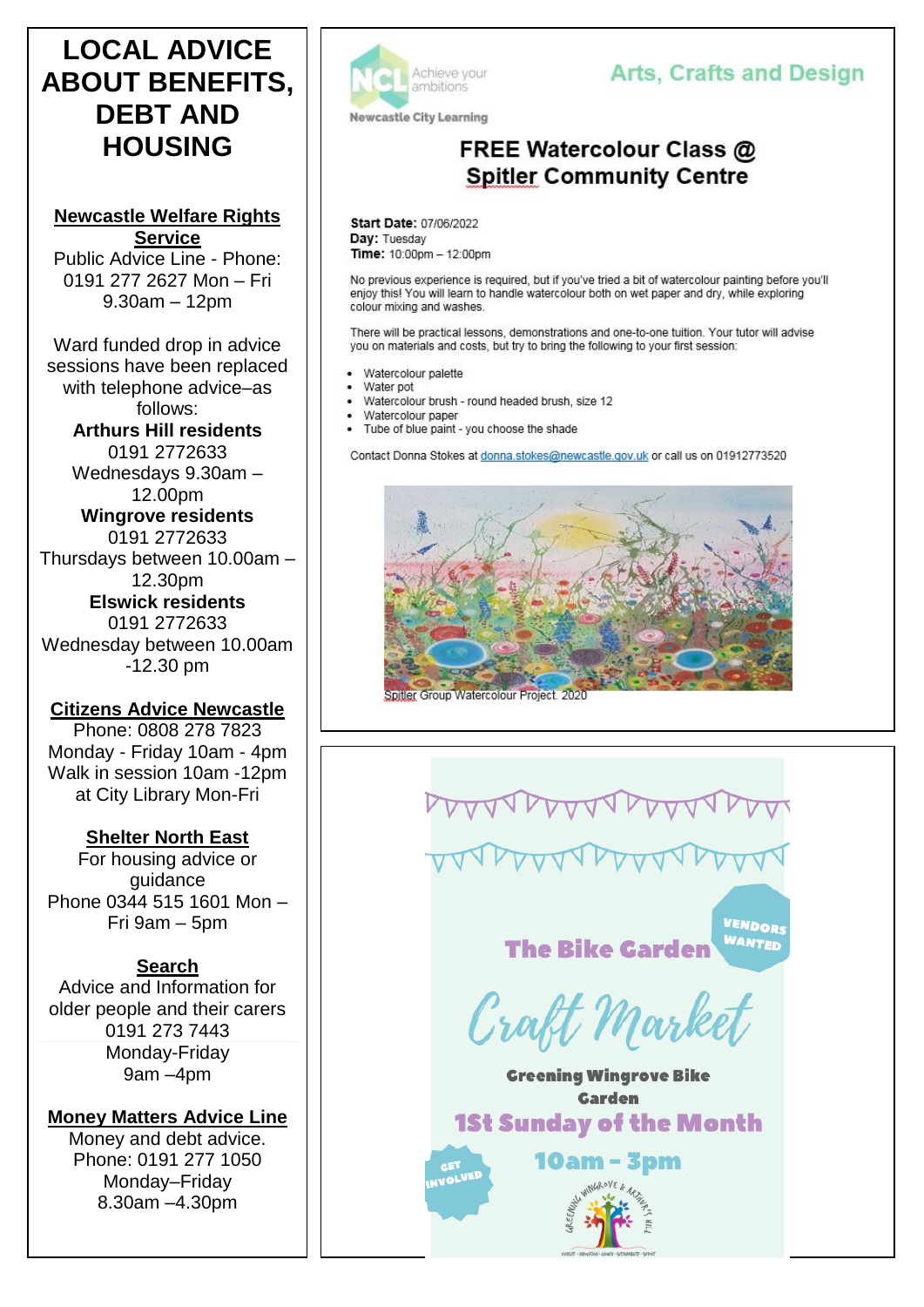# **ACTIVITIES WITH THE TIME EXCHANGE**

#### **FOOD GROWING AND GARDEN MAINTENANCE**

**We've been busy planting tomatoes, peppers and beans in the garden this month. If you want to get involved we are in the Bike Garden every Monday and Thursday morning 9.30am - 11.30am. No booking required!**

#### **STREET PLANTERS**

**Helen and Matt are working on Mondays and Thursdays 1pm – 3pm maintaining the street planters including planting, weeding and litter picking. If you'd like to get involved please contact the Time Exchange for more information.**



**We've got some summer bulbs on offer if you would like to plant up your local planter.**

#### **LOCAL NATURE WALKS**

**Every month the Time Exchange runs a local nature walk around Nuns Moor Park. If you would like to get involved with our next nature walk please get in touch. All ages and abilities are welcome.**

# **OFFERS & REQUESTS**

**Do you have anything you would like to add to our offers and requests? It's a great way to give unwanted items a new home and earn credits at the same time. Here are the latest offers and requests:**

### **OFFERS**

- **Kavita is offering 2 bookcases and a small wooden desk.**
- **Ronnie has some rubber plant cuttings on offer.**
- **Farah is offering a selection of kitchen pots, pans and a wok.**
- **Geoff is offering a small desk lamp.**
- **Lynne is offering a desk, jam jars, a selection of art materials, professional drawing book, some embroidery transfers, dressmaker's pins and lots of knitting patterns.**
- **The Time Exchange has the following items on offer:**
	- o **3 large office style desks, ring-binders and lever-arch files, Gardeners World and Women's Institute magazines, chutney, chilli jam and some 4' lengths of willow.**
	- o **Various sized plates, slightly chipped, but would be good for plant pot stands or craft projects, a campervan shaped teapot, a wire fruit bowl, a large ceramic vase, de-icer spray, some Tipp-ex, a hosepipe spray attachment.**
- **The Time Exchange can loan out the following equipment to members for credits:**
	- o **Litter pickers, we can also give you some thick black bags.**
	- o **Gardening tools and sack truck/barrow.**

### **REQUESTS**

- **Dave is looking for a laser mouse for a PC.**
- **Benni is looking roller blind fixings (25mm) for a damaged blind.**
- **Ronnie would like a 6 speed mountain bike rear wheel (26x2050x559)**
- **Helen is looking for a lidded bucket for the garden.**
- **The Time Exchange gardeners would like some chilli, courgette and pumpkin plants if anyone has any going spare as we've been late seed sowing this year.**
- **Farah is looking for donations of old saris.**
- **Taymar is looking for some gardening hand tools for Elswick Park volunteer days.**